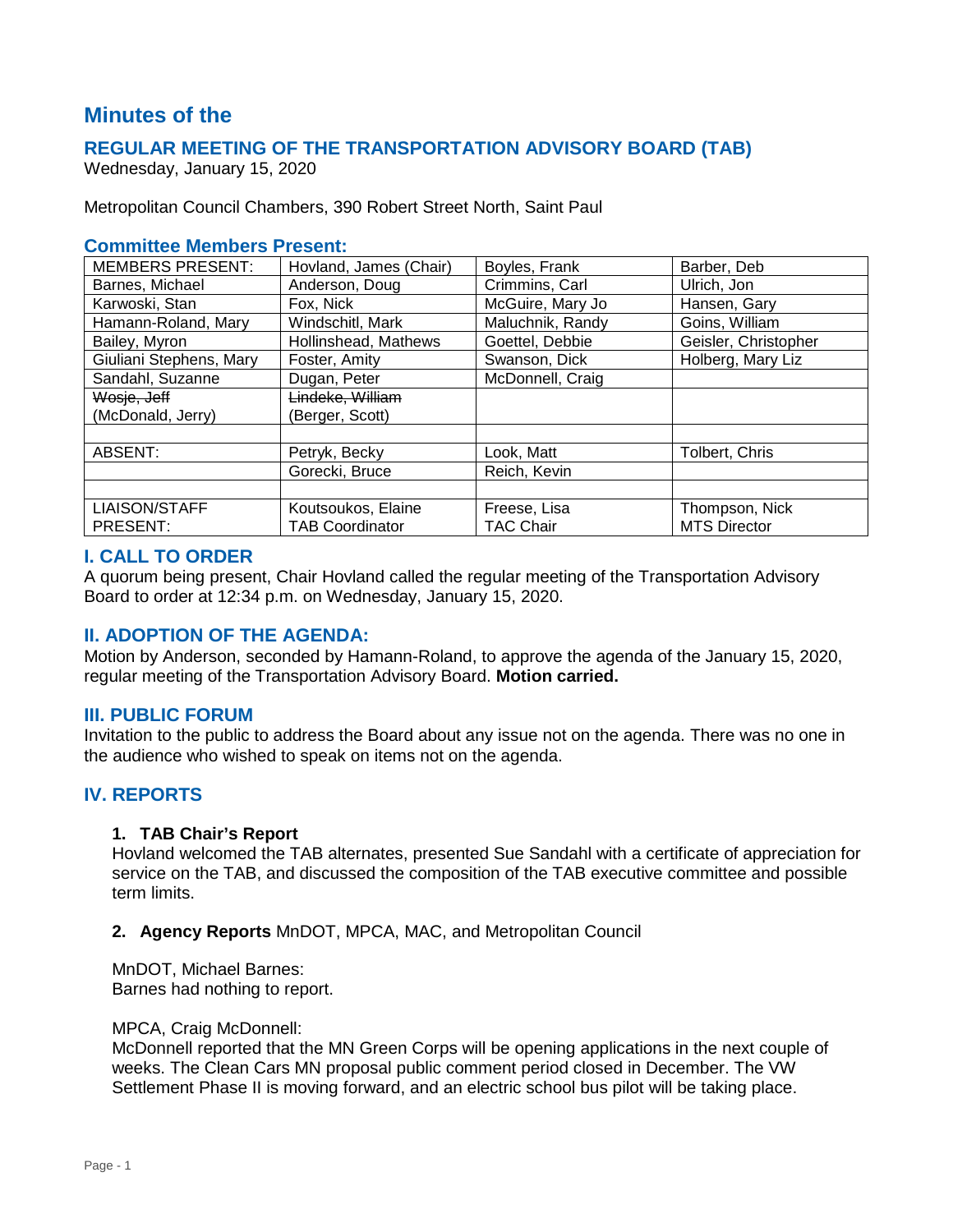### MAC, Carl Crimmins:

Crimmins reported that the Armed Forces Service Center has doubled in size and been moved to Terminal C in the secure side of the airport. The airport won an award for snow removal, staff has adapted technology for snow removal and has shared it with other airports. In AAA magazine there was a recent article on the airport as well that mentioned the solar panels on the parking ramps have generated 11,086,309 kilowatt hours of energy.

### Metropolitan Council, Deb Barber:

Barber reported that the new Chair was sworn in last Wednesday, at Monday's Transportation Committee the Regional Solicitation package moved forward, as well as a few business items related to technology, and one related to the E Line project. McGuire asked what happens if any committee wants to make a change. Barber said the committee can pass or turn it back to the TAB but cannot edit.

# **V. APPROVAL OF MINUTES**

**1. Approval of Minutes from December 18, 2019** Motion by Anderson, seconded by Bailey, to approve the minutes of the December 18, 2019, regular meeting of the Transportation Advisory Board. **Motion carried.**

# **VI. ACTION ITEMS**

# Non-Consent

**1. 2020-01** Selection of TAB Executive Committee

TAB Chair Jim Hovland presented this item.

There were no questions or comments from TAB members.

It was moved by Hovland, seconded by Hamann-Roland, that:

That the TAB approve the TAB Executive Committee as follows:

- 1. TAB Chair James Hovland, MC-Edina
- 2. MnDOT Michael Barnes
- 3. Metropolitan Council Deb Barber, District 4
- 4. Debbie Goettel, Hennepin County
- 5. Stan Karwoski, Washington County
- 6. Kevin Reich, Minneapolis
- 7. Mary Hamann-Roland, Apple Valley
- 8. Mark Windschitl, Chaska
- 9. Doug Anderson, Citizen member, TAB District A (Council Districts 1 & 2)
- 10. Mathews Hollinshead, Transit Representative
- **Motion carried.**

### **2. 2019-54** Public Transit and Human Services Transportation Coordinated Plan

TAC Chair Lisa Freese and Metropolitan Transportation Services Senior Planner Heidi Schallberg presented this item.

Goins asked how safety is being addressed. Schallberg said this was included and Barber said there has been more investment toward this specifically. Barber shared that one of the investments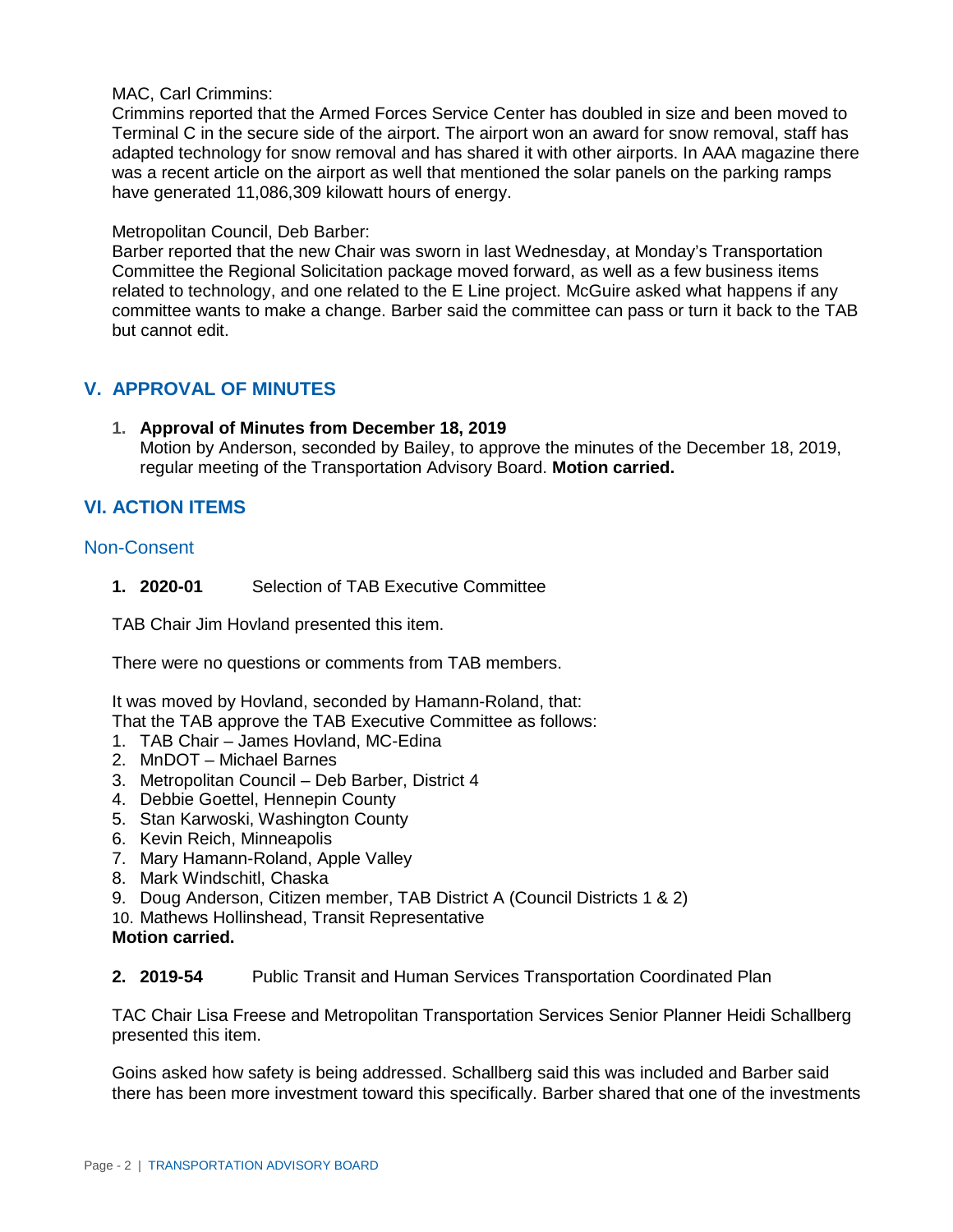is live light rail video, as well as legislation to have ambassadors enforce fares and have it move toward an administration fee. Hollinshead suggested that soon those who seek transit for shelter are included. Barber mentioned the presentation to the Council on January 8, 2020 that addressed homelessness on transit. Hovland asked about funding. Schallberg said this plan is not fiscally constrained but it does identify funding as a critical need.

It was moved by Hollinshead, seconded by Hamann-Roland, that:

The Transportation Advisory Board recommend the Metropolitan Council adopt the Twin Cities Public Transit and Human Services Transportation Coordinated Plan. **Motion carried.**

# **3. 2020-04** Streamlined TIP Amendments

TAC Executive Chair Lisa Freese presented this item.

There were no questions or comments from TAB members.

It was moved by Goettel, seconded by Bailey, that:

The Transportation Advisory Board recommend that the Metropolitan Council adopt an amendment of six projects in the 2020-2023 Transportation Improvement Program as follows:

- Addition of arterial bus rapid transit (ABRT) stations to three Hennepin County projects.
- Change in project termini and addition of add mill-and-overlay for Dakota County's CSAH 9 safety project.

• Addition of a MnDOT-sponsored project repairing and replacing drainage infrastructure on MN Highway 95.

• Increase the cost of Carver County's roundabout in Norwood Young America **Motion carried.**

**4. 2020-02** 2020 Safety Performance Measures

TAC Chair Lisa Freese presented this item.

Goettel asked what the rationale was for the baseline. Mark Filipi said the Met Council tries to follow the MN Department of Transportation and MN Department of Public Safety numbers. Filipi added that the definition of serious and potential serious injuries changed. The MnDOT and MPO reporting requirements are different but the goal is to try to align them as closely as possible. Barnes added that if you establish targets and do not meet them you are penalized, so now the rolling average helps aspirational targets avoid penalization.

It was moved by Hamann-Roland, seconded by Goettel, that:

The Transportation Advisory Board recommend adoption of 2020 safety performance targets and establishment of a Safety Performance Work Group to recommend a future methodology for calculating safety targets. **Motion carried.**

# **5. 2020-03** 2020 UPWP Amendment: TPP

TAC Chair Lisa Freese and Metropolitan Transportation Services Deputy Director Amy Vennewitz presented this item.

Holberg asked about future updates. Vennewitz said in 2024 the overarching plan and the regional plans will be adopted, which feed into the comprehensive plans.

It was moved by Barber, seconded by Anderson, that: